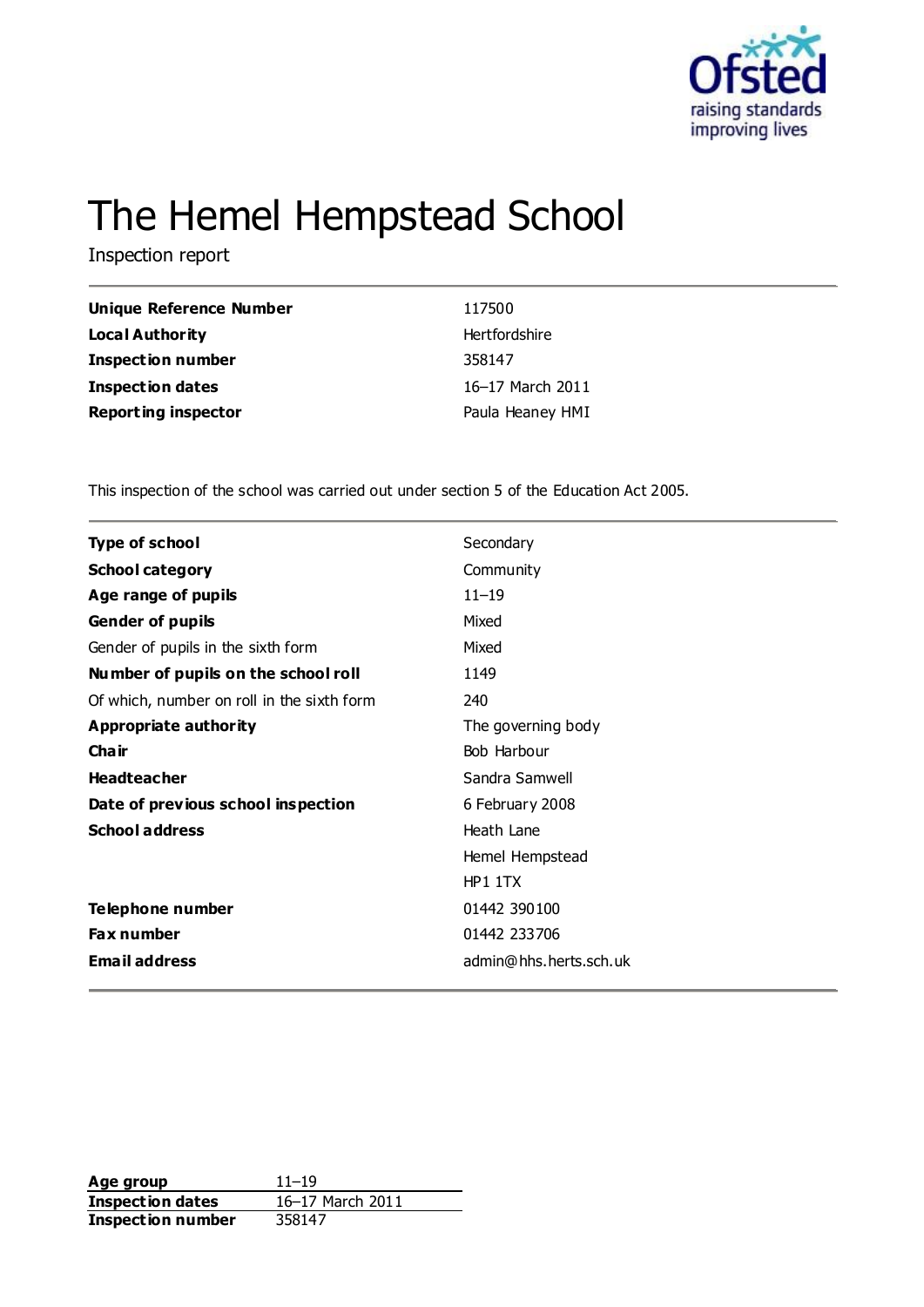The Office for Standards in Education, Children's Services and Skills (Ofsted) regulates and inspects to achieve excellence in the care of children and young people, and in education and skills for learners of all ages. It regulates and inspects childcare and children's social care, and inspects the Children and Family Court Advisory Support Service (Cafcass), schools, colleges, initial teacher training, work-based learning and skills training, adult and community learning, and education and training in prisons and other secure establishments. It assesses council children's services, and inspects services for looked after children, safeguarding and child protection.

Further copies of this report are obtainable from the school. Under the Education Act 2005, the school must provide a copy of this report free of charge to certain categories of people. A charge not exceeding the full cost of reproduction may be made for any other copies supplied.

If you would like a copy of this document in a different format, such as large print or Braille, please telephone 0300 123 4234, or email **[enquiries@ofsted.gov.uk](mailto:enquiries@ofsted.gov.uk)**.

You may copy all or parts of this document for non-commercial educational purposes, as long as you give details of the source and date of publication and do not alter the documentation in any way.

To receive regular email alerts about new publications, including survey reports and school inspection reports, please visit our website and go to 'Subscribe'.

Royal Exchange Buildings St Ann's Square Manchester M2 7LA T: 0300 123 4234 Textphone: 0161 618 8524 E: **[enquiries@ofsted.gov.uk](mailto:enquiries@ofsted.gov.uk)**

W: **[www.ofsted.gov.uk](http://www.ofsted.gov.uk/)**

© Crown copyright 2011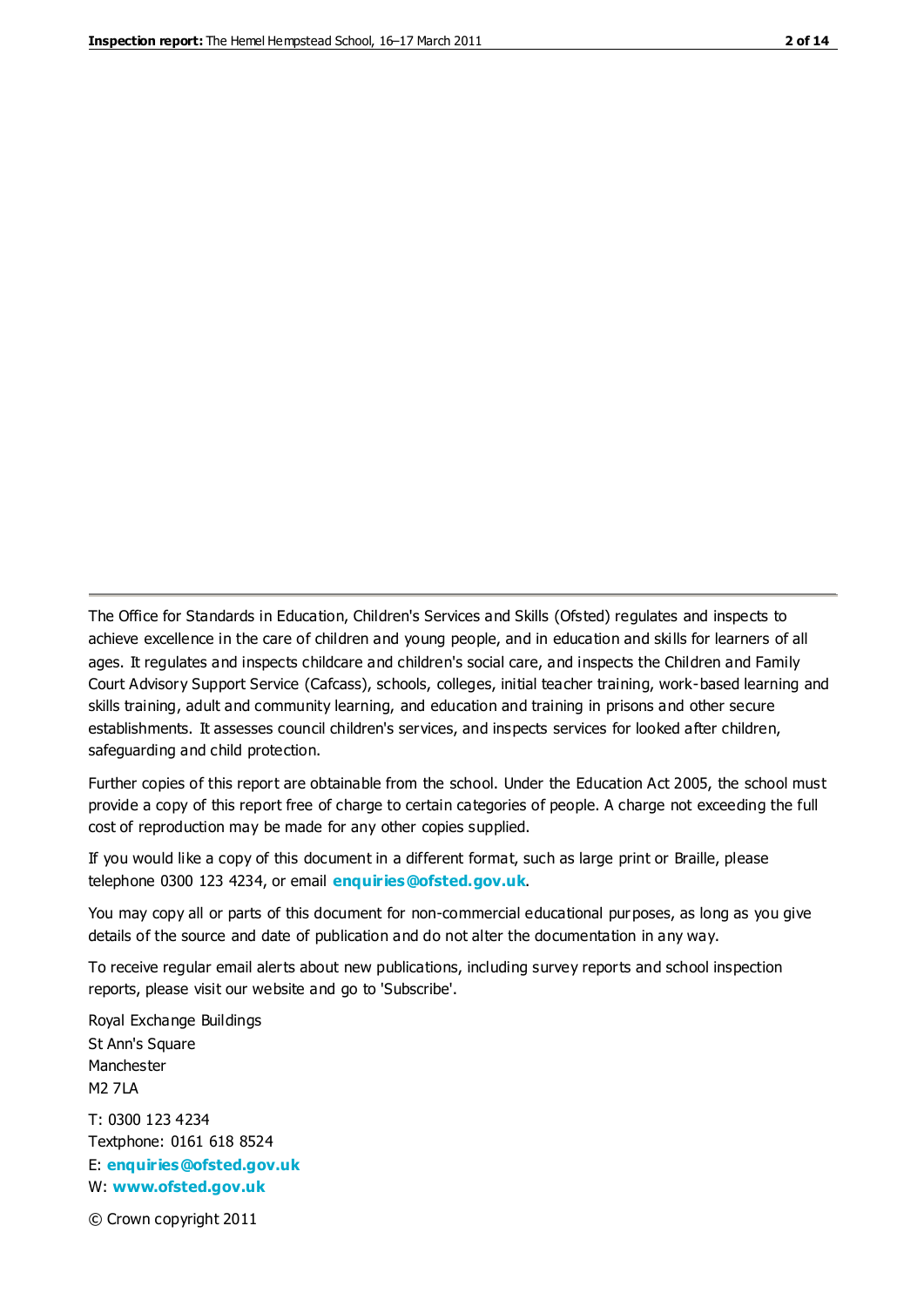# **Introduction**

This inspection was carried out by one of Her Majesty's Inspectors and four additional inspectors. Inspectors observed 39 lessons and saw 38 teachers. Meetings were held with groups of students, members of the governing body and staff. Inspectors observed the school's work, and looked at a range of documentation, including 152 questionnaires from parents and 250 from students.

The inspection team reviewed many aspects of the school's work. It looked in detail at a number of key areas.

- Why did middle ability girls make less progress than their peers in 2010?
- To what extent do the effectiveness and consistency of teaching and support across subjects enable students to make the progress of which they are capable?
- $\blacksquare$  In the sixth form, why are students not making better progress than the data would indicate?

# **Information about the school**

The Hemel Hempstead School is a large, over-subscribed school with a specialism in the performing arts since 2002. Recently the school has expanded its specialist status to include science and mathematics and gifted and talented. Most students are from White British backgrounds. The school has slightly more girls than boys. The proportion of students known to be eligible for free school meals is below the national average, as is the proportion of students with special educational needs and/or disabilities. The school's focus is on the percentage of students achieving five or more GCSEs at grades  $A^*$ -C including English and mathematics. The school holds a range of awards including the Artsmark and Sportsmark Gold awards, Healthy Schools and Investors in People.

The school sixth form is part of the West Dacorum Partnership, a consortium of four secondary schools and a college. In 2010, 86 students took courses at the school and 36 from the school took courses at other partnership providers.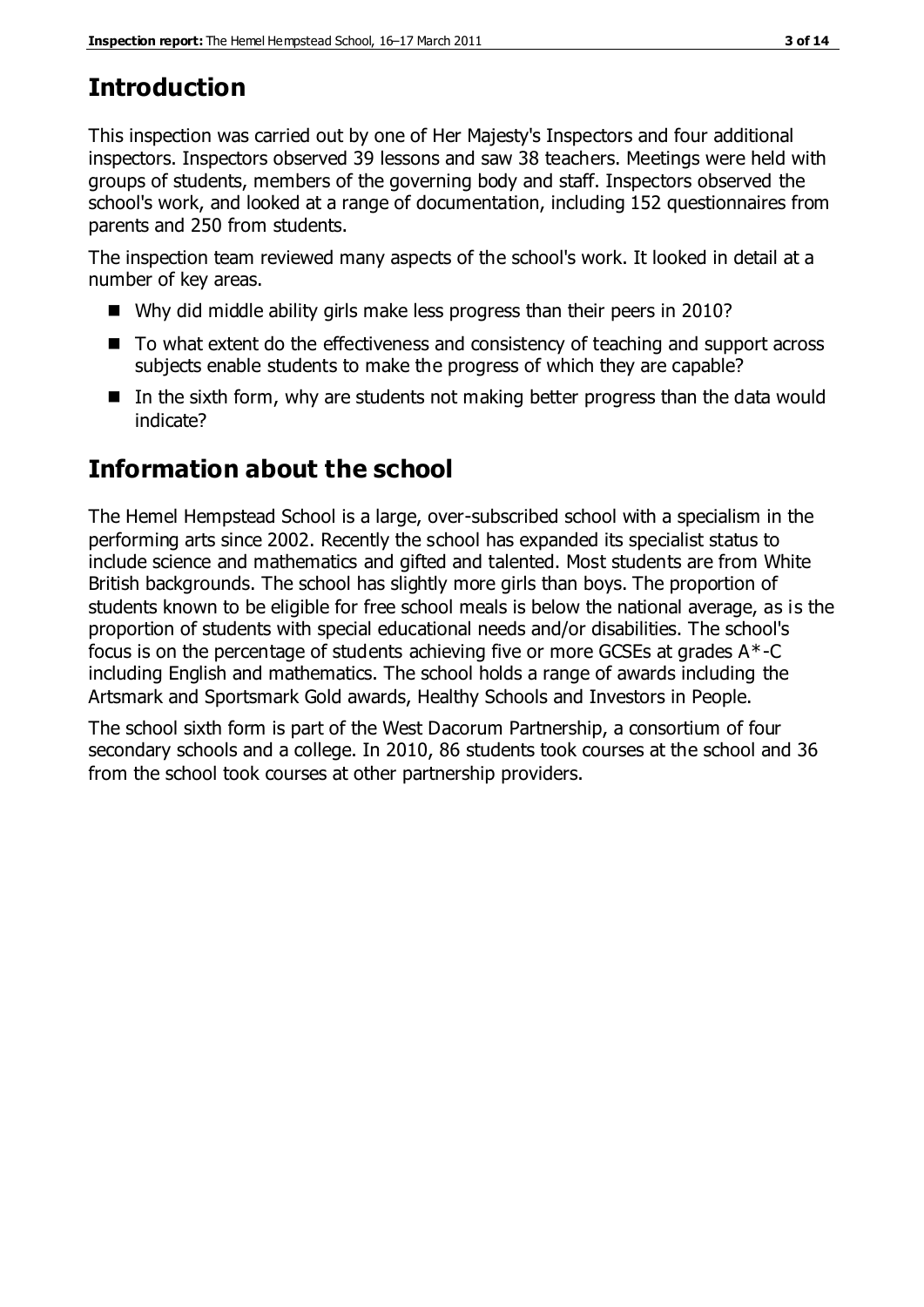# **Inspection judgements**

## **The school's capacity for sustained improvement 2**

# **Main findings**

The Hemel Hempstead School is a good school where students' achievement is outstanding. This is because students make good progress as the result of good quality teaching and learning in most of their lessons. The majority of students enter the school with above average starting points and receive good support by teachers and other members of staff to achieve of their best. Most lessons are interesting, challenging and meet the needs of different groups of students. However, inspectors found that in a small minority of lessons this was not the case. In the less effective lessons, for example those dominated by the teacher, where students work predominantly from a text book, or copy from the board, students can lose interest and do not achieve to their potential. In some cases good behaviour can deteriorate.

Results in most subjects are well above the national average and particularly so in English. A high proportion of students not only continue with subjects from the school's main specialism of performing arts into Years 10 and 11, but also continue with a modern foreign language achieving high standards. The proportion of students gaining high grades at GCSE is above the national average. Support for students, particularly the most vulnerable and those with special educational needs and/or disabilities is good. The school works hard to identify ways to help and support those at risk of underachieving. Inspectors agreed with parents' concerns that work in students' books and files was not marked sufficiently regularly or in detail, to help them improve.

Leadership and management are good, and satisfactory in the sixth form. Leaders, managers and the governing body have a clear understanding of the strengths of the school and what needs to be done to improve further, although their evaluation of performance was over-generous in a number of areas. Actions are underway to ensure a more consistent approach to monitoring and evaluating students' and s taff performance in order to raise standards and progress further.

Equality of opportunity is good. The school compares the performance of different groups of learners closely and has identified why girls of middle ability underperformed in 2010. Safeguarding is good. The vast majority of students and parents agree. While inspectors saw evidence of improvements in the school's own analysis of students' performance, it is too early to judge the overall impact, particularly in the sixth form. The school has good capacity to improve further and value for money is good.

### **What does the school need to do to improve further?**

■ Ensure that more lessons are consistently of a good or better quality and include a range of activities that challenge and interest students sufficiently, by sharing good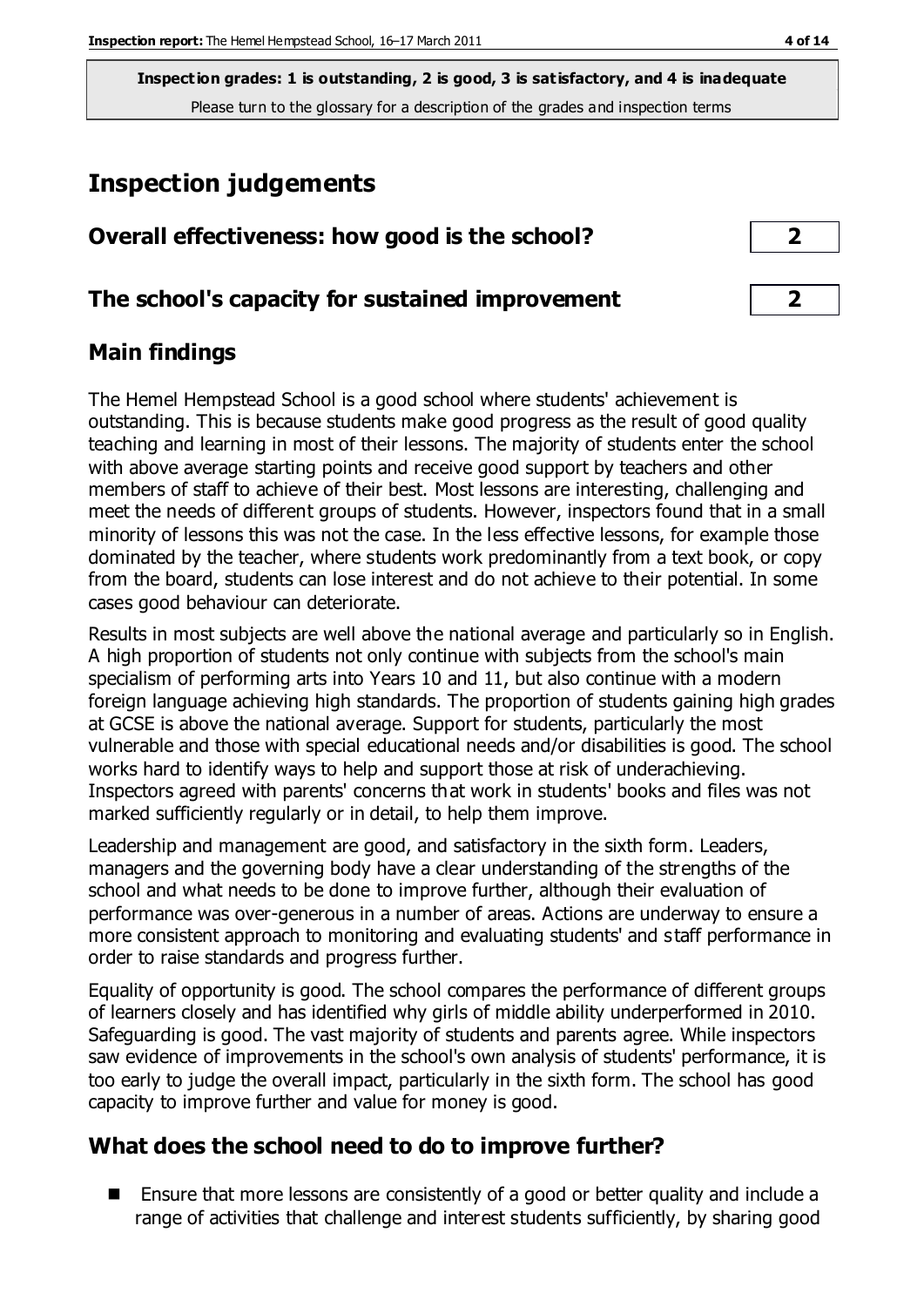teaching practice more effectively across departments, and so enable students of differing abilities to make the progress of which they are capable.

- Ensure that students' work in their books and files are marked regularly and that comments and feedback on their work and in reports are sufficiently detailed in order to:
	- help students improve
	- $=$  encourage them to achieve to their potential
	- inform parents of the progress students are making more fully.
- Monitor and evaluate the effectiveness of the management actions already underway in the sixth form to improve students' progress and raise attainment further across GCE A level subjects.

# **Outcomes for individuals and groups of pupils 2**



Students enter the school with prior achievement that is largely above the national average. They make good progress overall as in most lessons activities are carefully designed to interest and challenge students to work to their potential, developing confidence and independence. Students enjoy these lessons, particularly when teachers incorporate their views on how they learn best. School leaders recognise that in spite of individually targeted support in 2010, a number of girls did not achieve to their potential. School data indicate actions to improve the performance of students at risk of underachieving are having a positive impact, such as the change to a modular examined GCSE mathematics in 2011, although it is too early to comment on their success. Students with special educational needs and/or disabilities make good progress as a result of the good quality support and encouragement they receive.

These are the other features of students' outcomes.

Students say they feel safe in and around the school.

Behaviour is mostly good in lessons and students work very well together.

A good proportion of students take part in arts and sport activities outside lessons and recognise how participation in these helps to develop their fitness.

Performing arts events and the link with a school in South Africa enable students to contribute to the school and wider community enthusiastically.

Attendance is improving and is good.

Work-related skills are explored through a range of additional activities, such as 'Arts Week' and 'Science Week', where students are encouraged to develop problem-solving and team-working skills.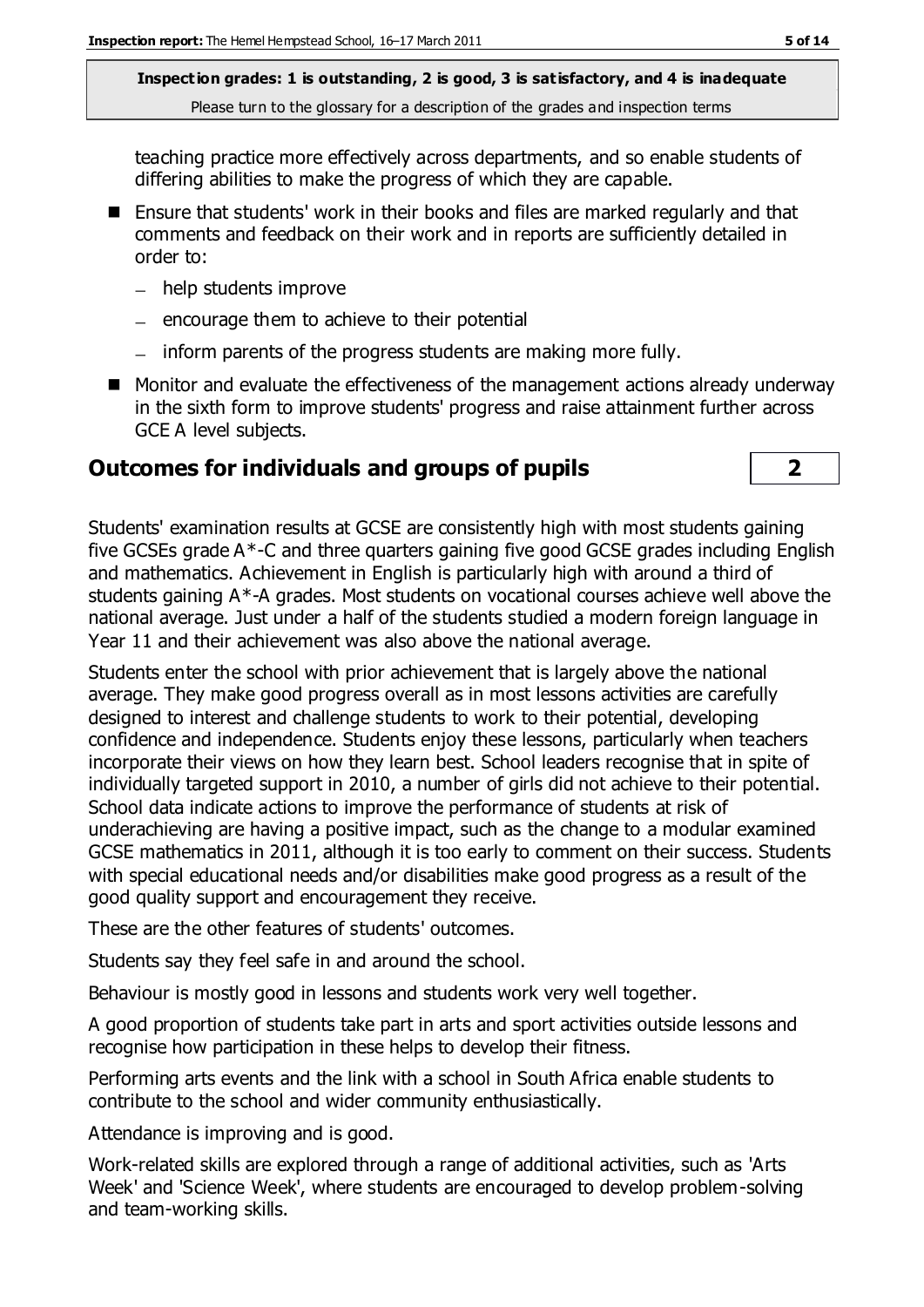Students show a good appreciation of the beliefs of others and a good understanding of groups other than themselves.

These are the grades for pupils' outcomes

| Pupils' achievement and the extent to which they enjoy their learning                                                     |                         |
|---------------------------------------------------------------------------------------------------------------------------|-------------------------|
| Taking into account:<br>Pupils' attainment <sup>1</sup>                                                                   | 1                       |
| The quality of pupils' learning and their progress                                                                        | $\mathcal{P}$           |
| The quality of learning for pupils with special educational needs and/or disabilities<br>and their progress               | $\mathcal{P}$           |
| The extent to which pupils feel safe                                                                                      | $\overline{2}$          |
| Pupils' behaviour                                                                                                         | $\mathbf{2}$            |
| The extent to which pupils adopt healthy lifestyles                                                                       | $\overline{2}$          |
| The extent to which pupils contribute to the school and wider community                                                   | $\overline{2}$          |
| The extent to which pupils develop workplace and other skills that will contribute to<br>their future economic well-being | $\overline{\mathbf{2}}$ |
| Taking into account:<br>Pupils' attendance <sup>1</sup>                                                                   |                         |
| The extent of pupils' spiritual, moral, social and cultural development                                                   | 2                       |

<sup>1</sup> The grades for attainment and attendance are: 1 is high; 2 is above average; 3 is broadly average; and 4 is low

# **How effective is the provision?**

The large majority of lessons seen by inspectors were of good quality and a quarter were judged to be outstanding. Teachers demonstrated good subject knowledge, particularly when questioning students, enabling them to broaden their understanding and knowledge well. Relationships between teachers and students are generally very positive, fostering productive relationships and promoting learning very effectively. Teachers encourage students in lessons so that they are confident and engage well in discussions. Lessons are planned well to include an interesting range of tasks and activities which build on previous learning and secure understanding. Students have good opportunities to collaborate with and learn from each other. Teachers' questioning is often skilful, involving students in reflecting on the reasons for their contributions and opinions to ensure they have fully grasped key concepts before moving on.

Too many lessons were dominated by the teacher talking, preventing independent learning, exploration and reasoning. In these lessons learning and assessment activities were not matched sufficiently well to individual needs. Students told inspectors they did not find these lessons interesting or sufficiently challenging. Inspectors found that in less effective lessons students' sometimes behaved less well as they became bored or were not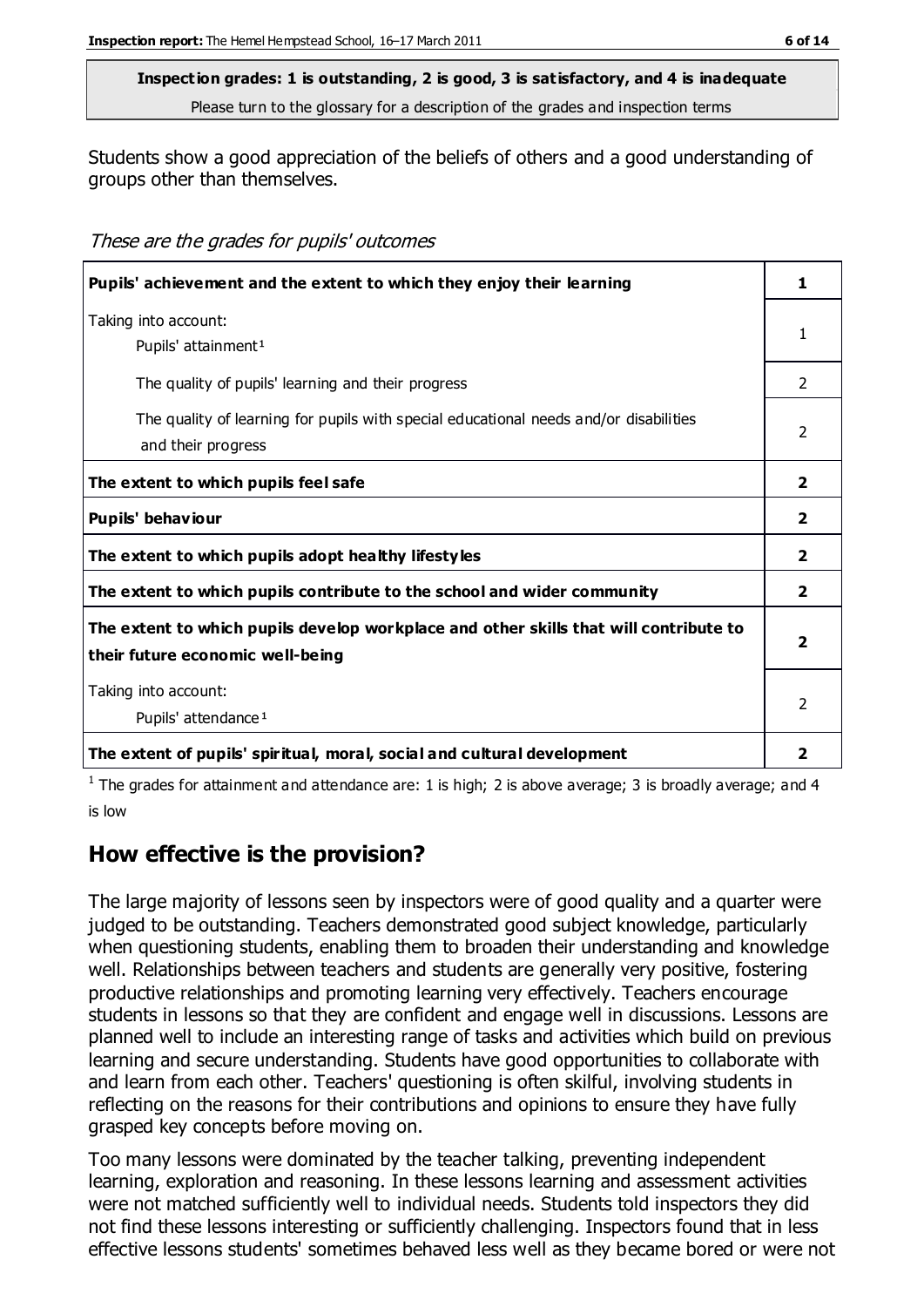challenged sufficiently. Inspectors found that marking of students' work in their workbooks and files was not consistently regular or informative to help them improve. A significant proportion of comments from parents raised concerns in this regard.

The school provides a wide range of GCSE courses, including single sciences, and vocational routes such as in the performing arts, music technology and in sport. Students are encouraged to choose course options in Year 9 in which they will succeed and most are encouraged to continue with a modern foreign language. Literacy and numeracy skills are developed well through the respective GCSE subjects and the school is reviewing provision in information and communication technology (ICT) to ensure students in Years 10 and 11 who do not choose this as a GCSE option develop appropriate skills to prepare them for future employment. Students value highly the wide range of extra-curricular activities available particularly in performing arts, with a significant proportion following GCSE courses in these subjects after school on Wednesdays.

Arrangements for the care of students, and particularly the more vulnerable, are effective with some striking examples where the school has supported students with significant difficulties successfully to overcome these and make good progress. The 'house' system fosters a strong sense of belonging between students very effectively. Students receive good quality advice and guidance to help them progress to university.

| The quality of teaching                                                                                    |  |
|------------------------------------------------------------------------------------------------------------|--|
| Taking into account:<br>The use of assessment to support learning                                          |  |
| The extent to which the curriculum meets pupils' needs, including, where relevant,<br>through partnerships |  |
| The effectiveness of care, guidance and support                                                            |  |

These are the grades for the quality of provision

# **How effective are leadership and management?**

The senior leadership team work well together. They are keen to raise standards and they share their vision effectively with staff. Management systems have been refined since the last inspection, especially in the last two years. The school's use of data to track students' progress is now being applied consistently across all departments. In the last year, initiatives to introduce common approaches across departments are helping to reduce variation between the work and outcomes of different subjects. As a result, middle managers adopt common systems in monitoring the quality of teaching and learning. This is bringing about a more coherent picture of the school's strengths and areas for development, better informing evaluation and future planning. As these initiatives are relatively new, their impact in raising standards further has yet to be realised fully. Continuing professional development for teachers has an appropriately strong emphasis for the school in its drive to improve quality and it is linked carefully to monitoring and performance management outcomes to raise achievement. Although self-evaluation is carried out systematically and the school has a good understanding of its priorities, the school graded itself more positively in a number of areas.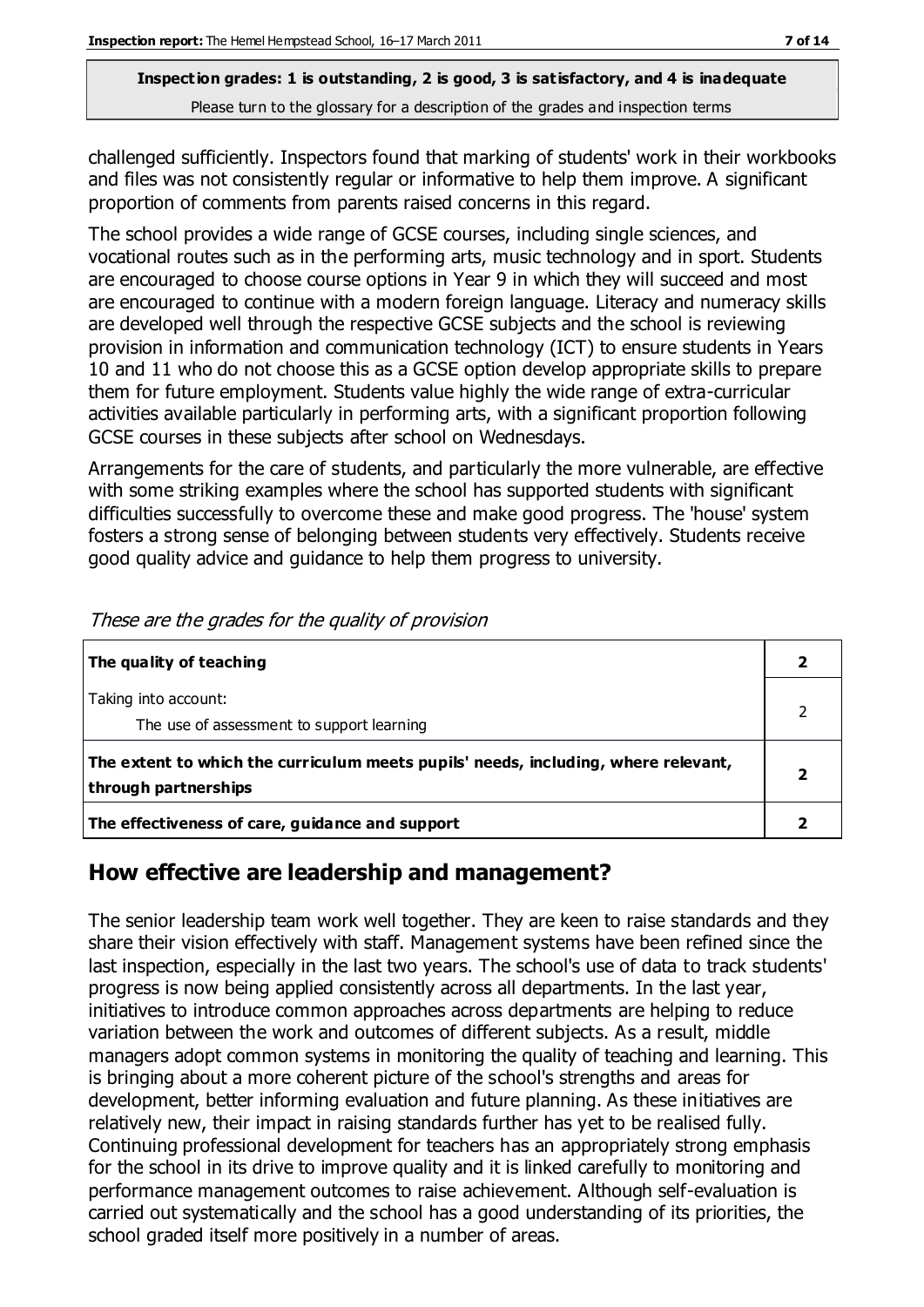The governing body plays a significant role in the school. Governors offer substantial expertise and time and are committed to influencing the school's development. They consider options for the school's future seriously and scrutinise the work of the school carefully. In some, but not all areas, they offer appropriate challenge and help the school build valuable partnerships to improve provision. The school has well-developed links and partnerships with local and more distant schools, a local further education college and other groups. This supports its development of community cohesion well but the school recognises that a more strategic approach is needed to address more comprehensively areas of religious, ethnic and social differences to enhance provision further, and further involve parents and carers.

Leaders and managers keep detailed records of the progress of students by ability and ethnic background and takes action to address any underperformance, such as with a number of middle ability girls in 2010. Safeguarding arrangements are good. The school takes every precaution to keep the site safe and provides good quality training for all staff who come into contact with students. Safe working practices are highlighted across the curriculum. The school works closely and effectively with all relevant safeguarding agencies.

| The effectiveness of leadership and management in embedding ambition and driving<br><b>improvement</b>                                                           |                         |
|------------------------------------------------------------------------------------------------------------------------------------------------------------------|-------------------------|
| Taking into account:<br>The leadership and management of teaching and learning                                                                                   | 2                       |
| The effectiveness of the governing body in challenging and supporting the<br>school so that weaknesses are tackled decisively and statutory responsibilities met | $\overline{\mathbf{2}}$ |
| The effectiveness of the school's engagement with parents and carers                                                                                             | 3                       |
| The effectiveness of partnerships in promoting learning and well-being                                                                                           | $\mathbf{2}$            |
| The effectiveness with which the school promotes equality of opportunity and tackles<br>discrimination                                                           | $\overline{2}$          |
| The effectiveness of safeguarding procedures                                                                                                                     | 2                       |
| The effectiveness with which the school promotes community cohesion                                                                                              |                         |
| The effectiveness with which the school deploys resources to achieve value for money                                                                             | $\mathbf{2}$            |

These are the grades for leadership and management

# **Sixth form**

Examination results in the sixth form are around the national average, although performance between subjects varies. Students make satisfactory progress based on their starting points, although in 2010 achievement in geography and dance was good. The school raised the entry requirements for specific subjects in September 2009, although the impact of this change will not be known until the outcomes of the 2011 examinations.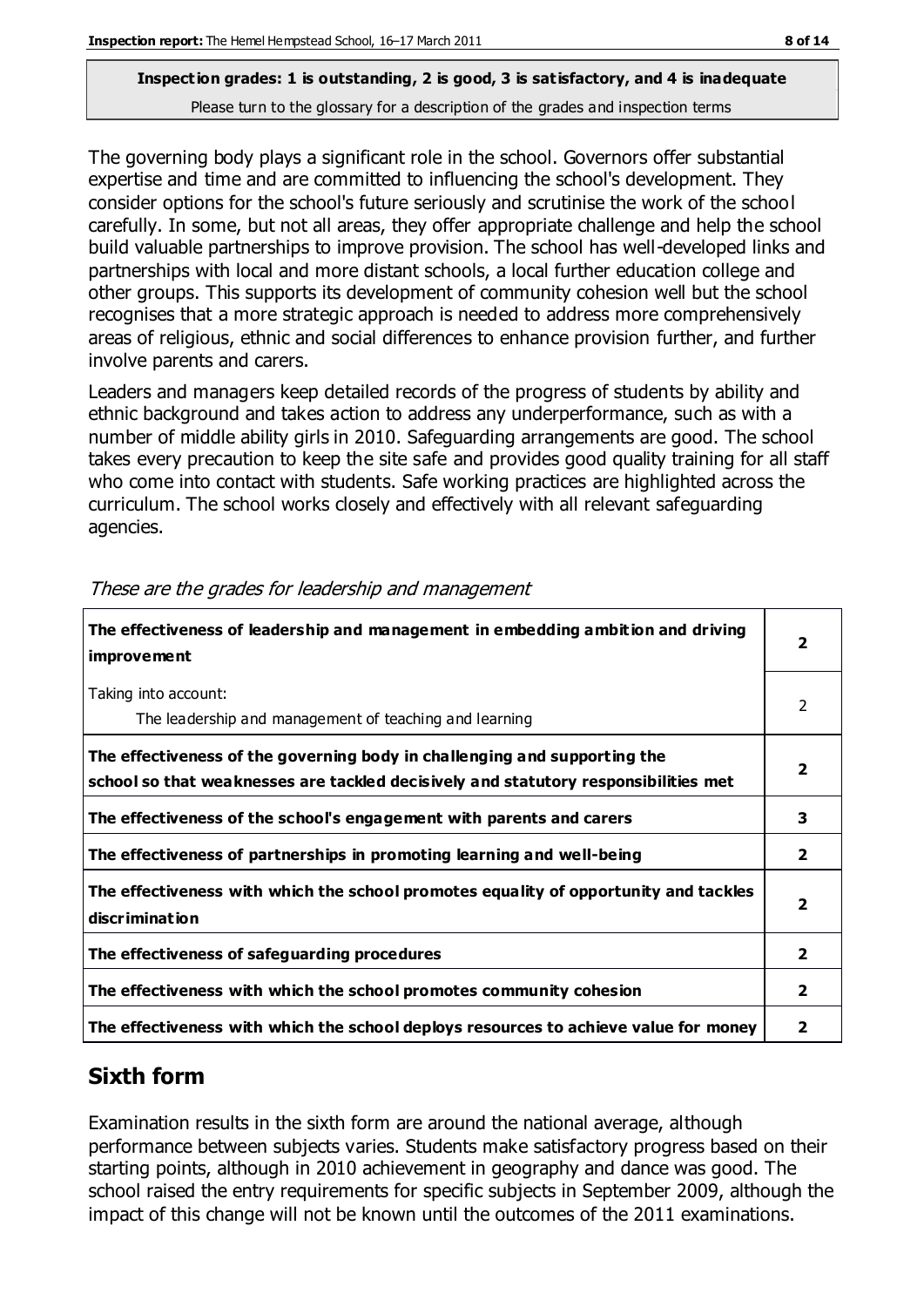School data indicate that students' progress has improved. Students' attendance, particularly in Year 13, has improved significantly and is now good.

A significant proportion of sixth form students make an outstanding contribution to the well-being of the wider school, through opportunities such as leading dance groups and other performance activities, sports ambassador roles and team-leading sessions across the school on work-related weeks. The school ensures students in the sixth from develop high quality personal skills to prepare them well for university and the next stage in their lives. A high proportion progress to university.

Teaching and learning in the sixth form are good and improving. A broad range of GCE A level subjects are available at the school with photography, law and media studies available at consortium partner schools. Intermediate level courses are available at a partner school or at the local further education college. A small range of vocational courses are available at advanced level. The wide range of subjects meets most students' needs.

The new leadership team in place since September 2010 has sufficient drive and ambition to secure improvements. Leaders and staff share a common vision to raise standards and improve progress. Appropriate monitoring and evaluation processes are now in place but have yet to have sufficient impact across all subjects. Staff are engaging well with students, parents and carers and other providers in the partnership helping to improve outcomes.

These are the grades for the sixth form

| Overall effectiveness of the sixth form     |  |  |
|---------------------------------------------|--|--|
| Taking into account:                        |  |  |
| Outcomes for students in the sixth form     |  |  |
| The quality of provision in the sixth form  |  |  |
| Leadership and management of the sixth form |  |  |

# **Views of parents and carers**

The large majority of parents are generally supportive of the school. Although a small minority of parents responded to the questionnaire, a significant proportion of those who provided comments raised concerns including the consistency of good quality teaching, how the school helped them to support their child's learning with particular reference to the lack of marking and having more opportunities to discuss and review progress, and the visibility of the head teacher around the school.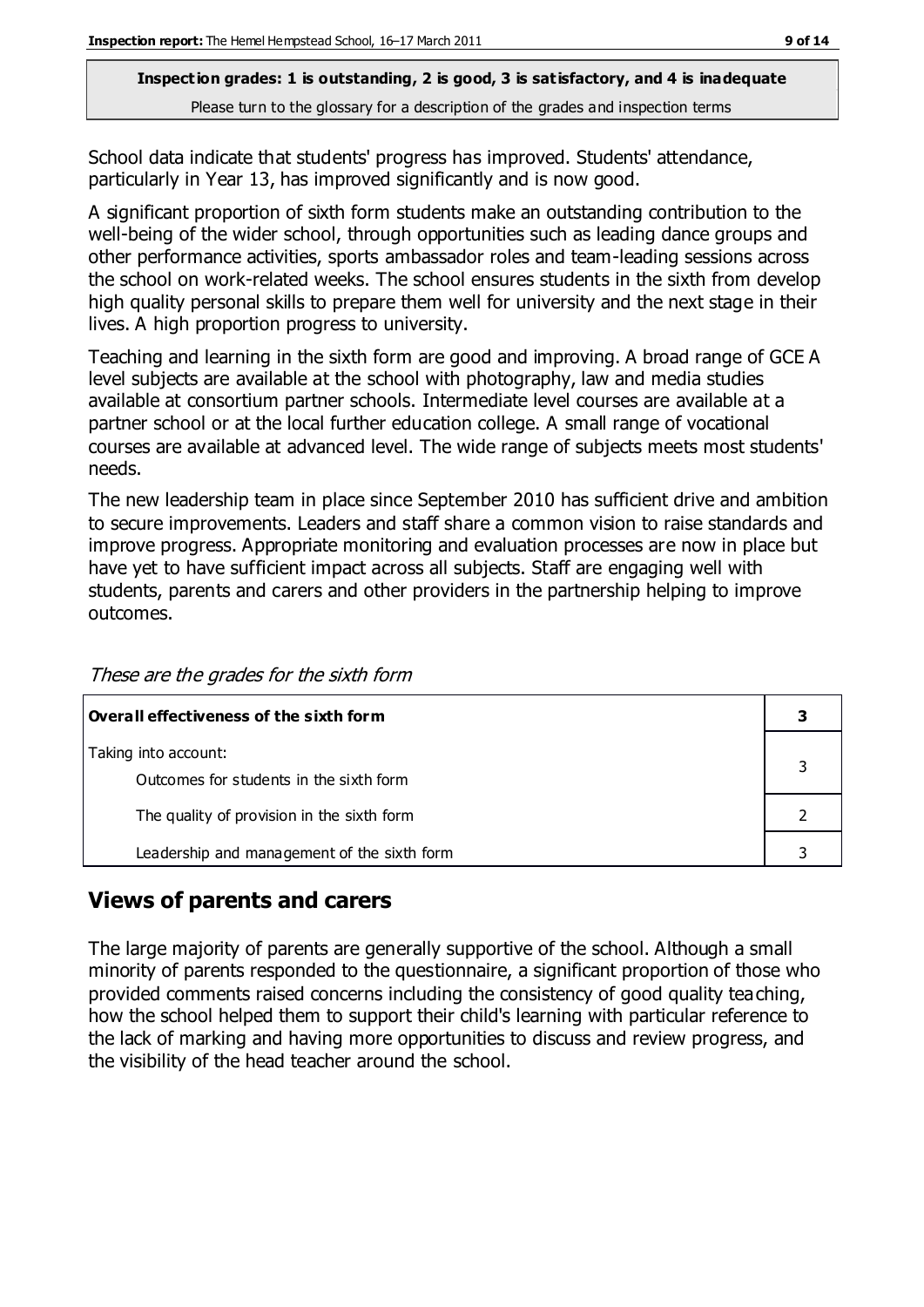#### **Responses from parents and carers to Ofsted's questionnaire**

Ofsted invited all the registered parents and carers of pupils registered at The Hemel Hempstead School to complete a questionnaire about their views of the school.

In the questionnaire, parents and carers were asked to record how strongly they agreed with 13 statements about the school. The inspection team received 152 completed questionnaires by the end of the on-site inspection. In total, there are 1389 pupils registered at the school.

| <b>Statements</b>                                                                                                                                                                                                                                       | <b>Strongly</b><br>agree |               | <b>Agree</b> |               | <b>Disagree</b> |                | <b>Strongly</b><br>disagree |                |
|---------------------------------------------------------------------------------------------------------------------------------------------------------------------------------------------------------------------------------------------------------|--------------------------|---------------|--------------|---------------|-----------------|----------------|-----------------------------|----------------|
|                                                                                                                                                                                                                                                         | <b>Total</b>             | $\frac{0}{0}$ | <b>Total</b> | $\frac{0}{0}$ | <b>Total</b>    | $\frac{0}{0}$  | <b>Total</b>                | $\frac{0}{0}$  |
| My child enjoys school                                                                                                                                                                                                                                  | 60                       | 39            | 77           | 51            | 15              | 10             | 0                           | $\mathbf 0$    |
| The school keeps my child<br>safe                                                                                                                                                                                                                       | 60                       | 39            | 85           | 56            | $\overline{4}$  | 3              | $\overline{2}$              | $\mathbf{1}$   |
| My school informs me about<br>my child's progress                                                                                                                                                                                                       | 58                       | 38            | 80           | 53            | 11              | 7              | 3                           | $\overline{2}$ |
| My child is making enough<br>progress at this school                                                                                                                                                                                                    | 70                       | 46            | 56           | 37            | 21              | 14             | $\overline{2}$              | $\mathbf{1}$   |
| The teaching is good at this<br>school                                                                                                                                                                                                                  | 56                       | 37            | 79           | 52            | 10              | $\overline{7}$ | $\mathbf{1}$                | $\mathbf{1}$   |
| The school helps me to<br>support my child's learning                                                                                                                                                                                                   | 45                       | 30            | 69           | 45            | 27              | 18             | 3                           | $\overline{2}$ |
| The school helps my child to<br>have a healthy lifestyle                                                                                                                                                                                                | 29                       | 19            | 92           | 61            | 23              | 15             | 1                           | $\mathbf{1}$   |
| The school makes sure that<br>my child is well prepared for<br>the future (for example<br>changing year group,<br>changing school, and for<br>children who are finishing<br>school, entering further or<br>higher education, or entering<br>employment) | 36                       | 24            | 78           | 51            | 18              | 12             | 5                           | 3              |
| The school meets my child's<br>particular needs                                                                                                                                                                                                         | 58                       | 38            | 70           | 46            | 18              | 12             | 3                           | $\overline{2}$ |
| The school deals effectively<br>with unacceptable behaviour                                                                                                                                                                                             | 44                       | 29            | 75           | 49            | 28              | 18             | $\overline{2}$              | $\mathbf{1}$   |
| The school takes account of<br>my suggestions and concerns                                                                                                                                                                                              | 35                       | 23            | 72           | 47            | 25              | 16             | 6                           |                |
| The school is led and<br>managed effectively                                                                                                                                                                                                            | 69                       | 45            | 45           | 30            | 14              | 9              | 19                          | 13             |
| Overall, I am happy with my<br>child's experience at this<br>school                                                                                                                                                                                     | 77                       | 51            | 52           | 34            | 17              | 11             | $\overline{4}$              | 3              |

The table above summarises the responses that parents and carers made to each statement. The percentages indicate the proportion of parents and carers giving that response out of the total number of completed questionnaires. Where one or more parents and carers chose not to answer a particular question, the percentages will not add up to 100%.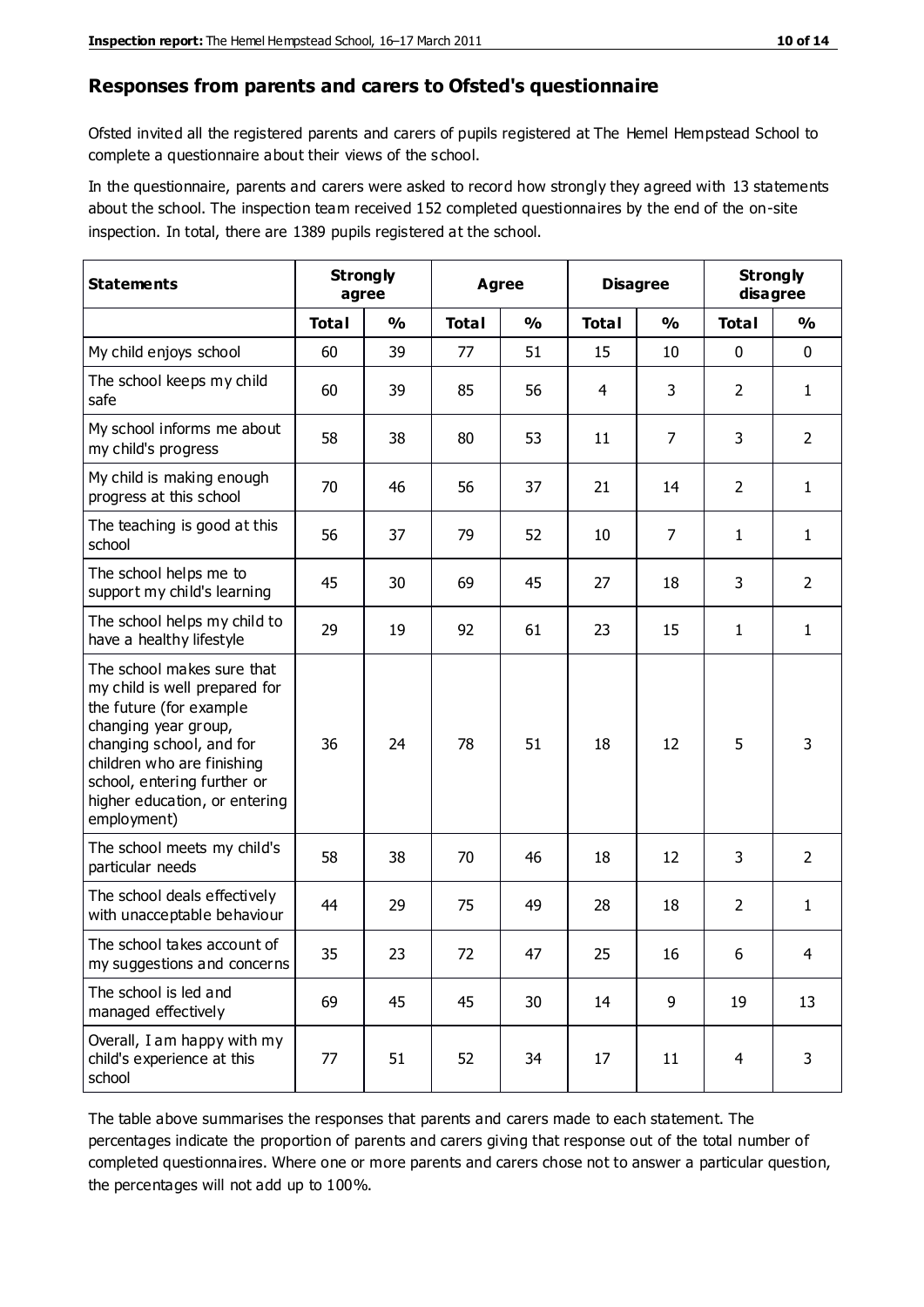# **Glossary**

| Grade   | <b>Judgement</b> | <b>Description</b>                                                                                                                                                                                                            |
|---------|------------------|-------------------------------------------------------------------------------------------------------------------------------------------------------------------------------------------------------------------------------|
| Grade 1 | Outstanding      | These features are highly effective. An outstanding school<br>provides exceptionally well for all its pupils' needs.                                                                                                          |
| Grade 2 | Good             | These are very positive features of a school. A school that<br>is good is serving its pupils well.                                                                                                                            |
| Grade 3 | Satisfactory     | These features are of reasonable quality. A satisfactory<br>school is providing adequately for its pupils.                                                                                                                    |
| Grade 4 | Inadequate       | These features are not of an acceptable standard. An<br>inadequate school needs to make significant improvement<br>in order to meet the needs of its pupils. Ofsted inspectors<br>will make further visits until it improves. |

## **What inspection judgements mean**

# **Overall effectiveness of schools**

|                       | Overall effectiveness judgement (percentage of schools) |      |                     |                   |
|-----------------------|---------------------------------------------------------|------|---------------------|-------------------|
| <b>Type of school</b> | <b>Outstanding</b>                                      | Good | <b>Satisfactory</b> | <b>Inadequate</b> |
| Nursery schools       | 59                                                      | 35   | 3                   | 3                 |
| Primary schools       | 9                                                       | 44   | 39                  | 7                 |
| Secondary schools     | 13                                                      | 36   | 41                  | 11                |
| Sixth forms           | 15                                                      | 39   | 43                  | 3                 |
| Special schools       | 35                                                      | 43   | 17                  | 5                 |
| Pupil referral units  | 21                                                      | 42   | 29                  | 9                 |
| All schools           | 13                                                      | 43   | 37                  | 8                 |

New school inspection arrangements were introduced on 1 September 2009. This means that inspectors now make some additional judgements that were not made previously.

The data in the table above are for the period 1 September 2009 to 31 August 2010 and are consistent with the latest published official statistics about maintained school inspec tion outcomes (see **[www.ofsted.gov.uk](http://www.ofsted.gov.uk/)**).

The sample of schools inspected during 2009/10 was not representative of all schools nationally, as weaker schools are inspected more frequently than good or outstanding schools.

Percentages are rounded and do not always add exactly to 100.

Sixth form figures reflect the judgements made for the overall effectiveness of the sixth form in secondary schools, special schools and pupil referral units.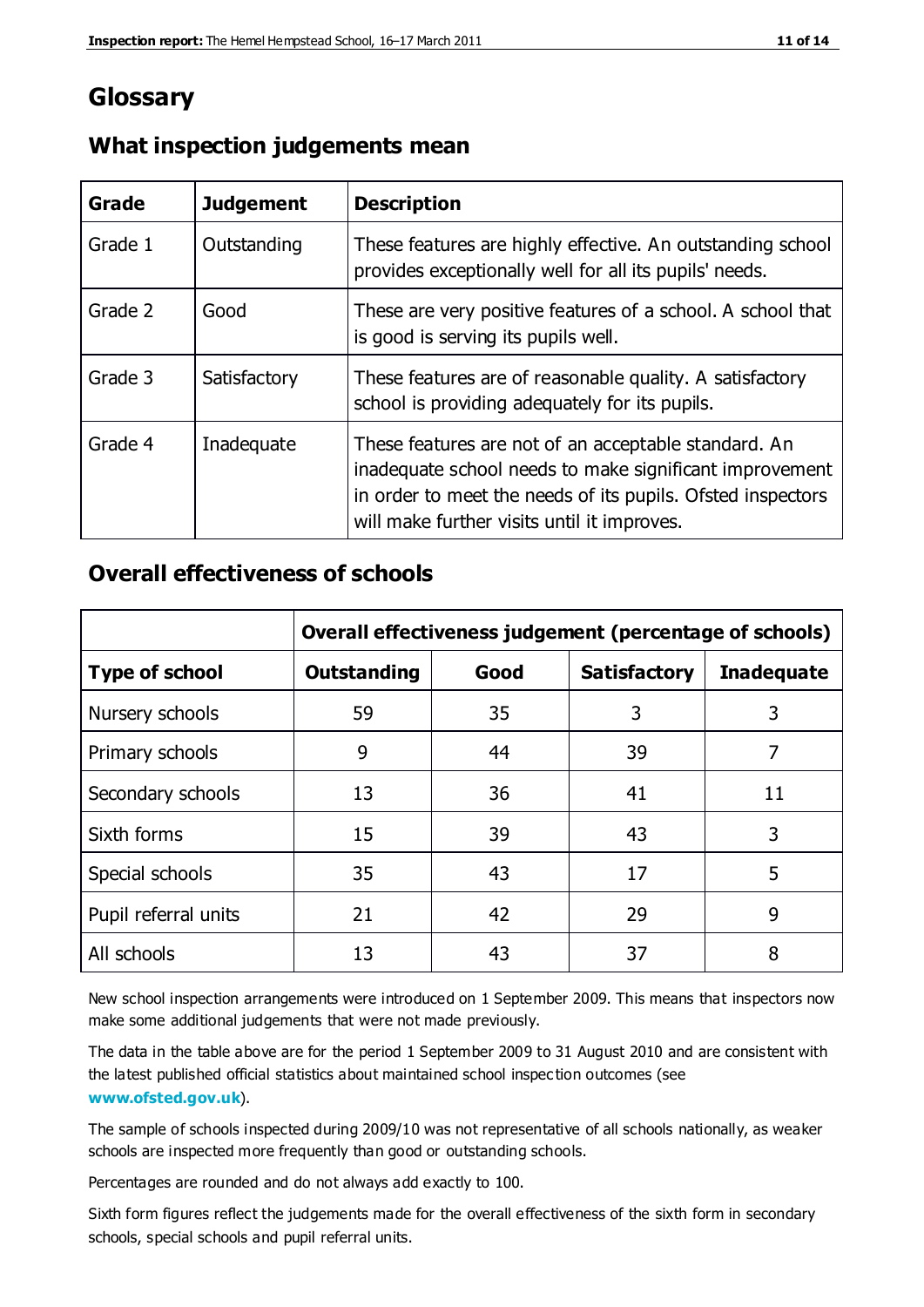# **Common terminology used by inspectors**

| Achievement:               | the progress and success of a pupil in their learning,<br>development or training.                                                                                                                                                          |  |  |
|----------------------------|---------------------------------------------------------------------------------------------------------------------------------------------------------------------------------------------------------------------------------------------|--|--|
| Attainment:                | the standard of the pupils' work shown by test and<br>examination results and in lessons.                                                                                                                                                   |  |  |
| Capacity to improve:       | the proven ability of the school to continue<br>improving. Inspectors base this judgement on what<br>the school has accomplished so far and on the quality<br>of its systems to maintain improvement.                                       |  |  |
| Leadership and management: | the contribution of all the staff with responsibilities,<br>not just the headteacher, to identifying priorities,<br>directing and motivating staff and running the school.                                                                  |  |  |
| Learning:                  | how well pupils acquire knowledge, develop their<br>understanding, learn and practise skills and are<br>developing their competence as learners.                                                                                            |  |  |
| Overall effectiveness:     | inspectors form a judgement on a school's overall<br>effectiveness based on the findings from their<br>inspection of the school. The following judgements,<br>in particular, influence what the overall effectiveness<br>judgement will be. |  |  |
|                            | The school's capacity for sustained<br>improvement.                                                                                                                                                                                         |  |  |
|                            | Outcomes for individuals and groups of pupils.                                                                                                                                                                                              |  |  |
|                            | The quality of teaching.                                                                                                                                                                                                                    |  |  |
|                            | The extent to which the curriculum meets<br>pupils' needs, including, where relevant,<br>through partnerships.                                                                                                                              |  |  |
|                            | The effectiveness of care, guidance and<br>support.                                                                                                                                                                                         |  |  |
| Progress:                  | the rate at which pupils are learning in lessons and<br>over longer periods of time. It is often measured by<br>comparing the pupils' attainment at the end of a key                                                                        |  |  |

stage with their attainment when they started.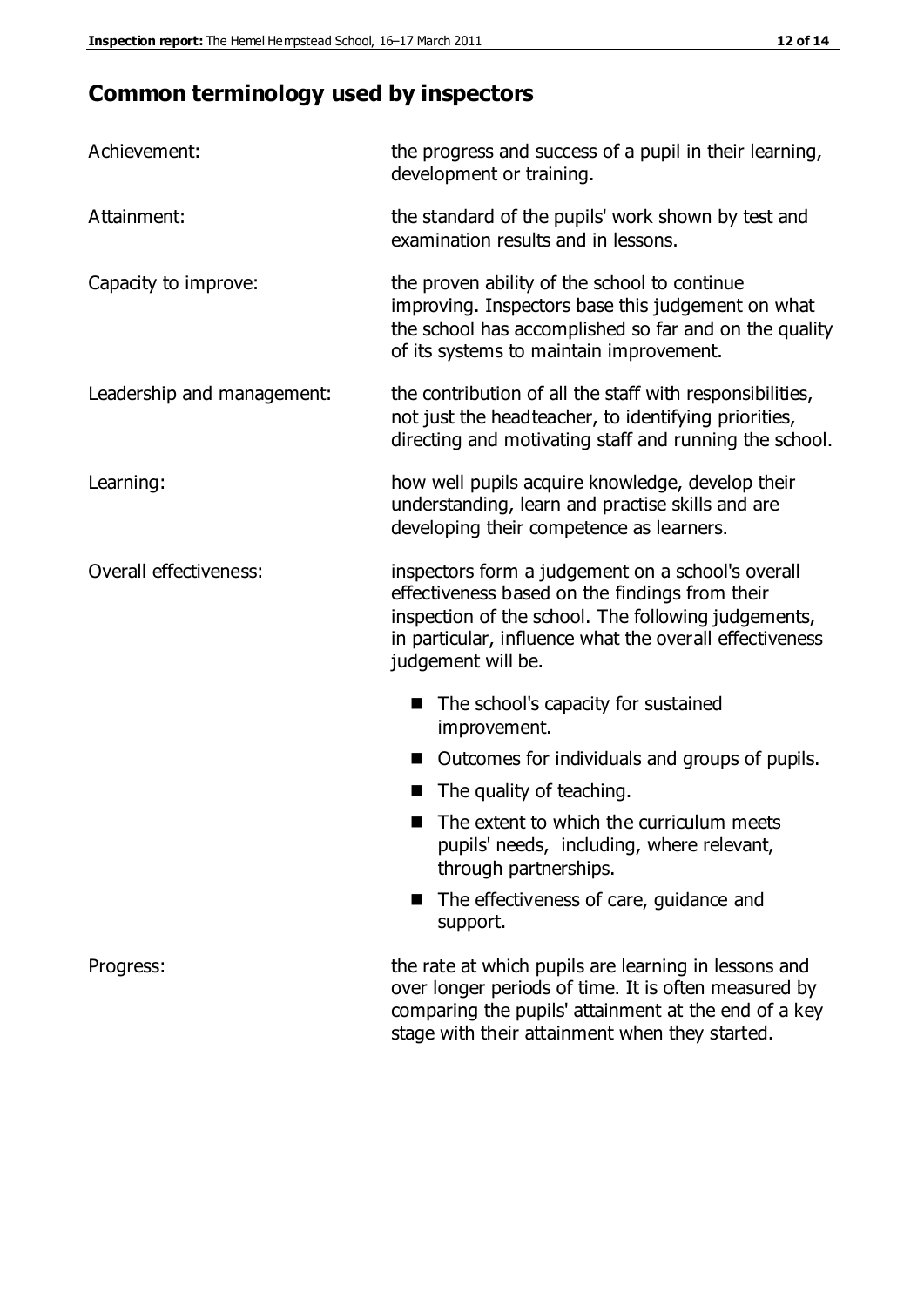### **This letter is provided for the school, parents and carers to share with their children. It describes Ofsted's main findings from the inspection of their school.**

18 March 2011

#### Dear Students

#### **Inspection of The Hemel Hempstead School, Hemel Hempstead, HP1 1TX**

I would like to thank you for your friendliness and courtesy during our visit. We enjoyed meeting you and appreciated your comments and opinions. Your behaviour is good in most lessons. Your attendance is improving and is now good.

The inspection found that yours is a good school, with a satisfactory sixth form. GCSE examination results are high overall, particularly in English. In the sixth form examination results are in line with national averages. Teaching and learning are good in most lessons, but a small minority of lessons do not meet your interests or needs fully. You have a wide range of subject choices and activities to help you progress in the future. In the sixth form you have outstanding opportunities to develop leadership skills. The support you receive to make the progress expected of you is good. Leadership and management in the school are good, and satisfactory in the sixth form.

We have asked the school to do the following.

Increase the proportion of good and better lessons across subjects and departments to ensure that you all make the progress of which you are capable.

Ensure the work you produce is marked regularly and consistently across departments and that the comments you receive are helpful to you so you can improve further and so your parents are better informed of the progress you are making.

Continue with and evaluate the impact of the management actions to improve provision in the school and in the sixth form to raise attainment and the progress you make further.

You can all help by telling teachers how you learn best, by behaving well at all times, and by continuing to attend regularly.

Yours sincerely

Paula Heaney Her Majesty's Inspector